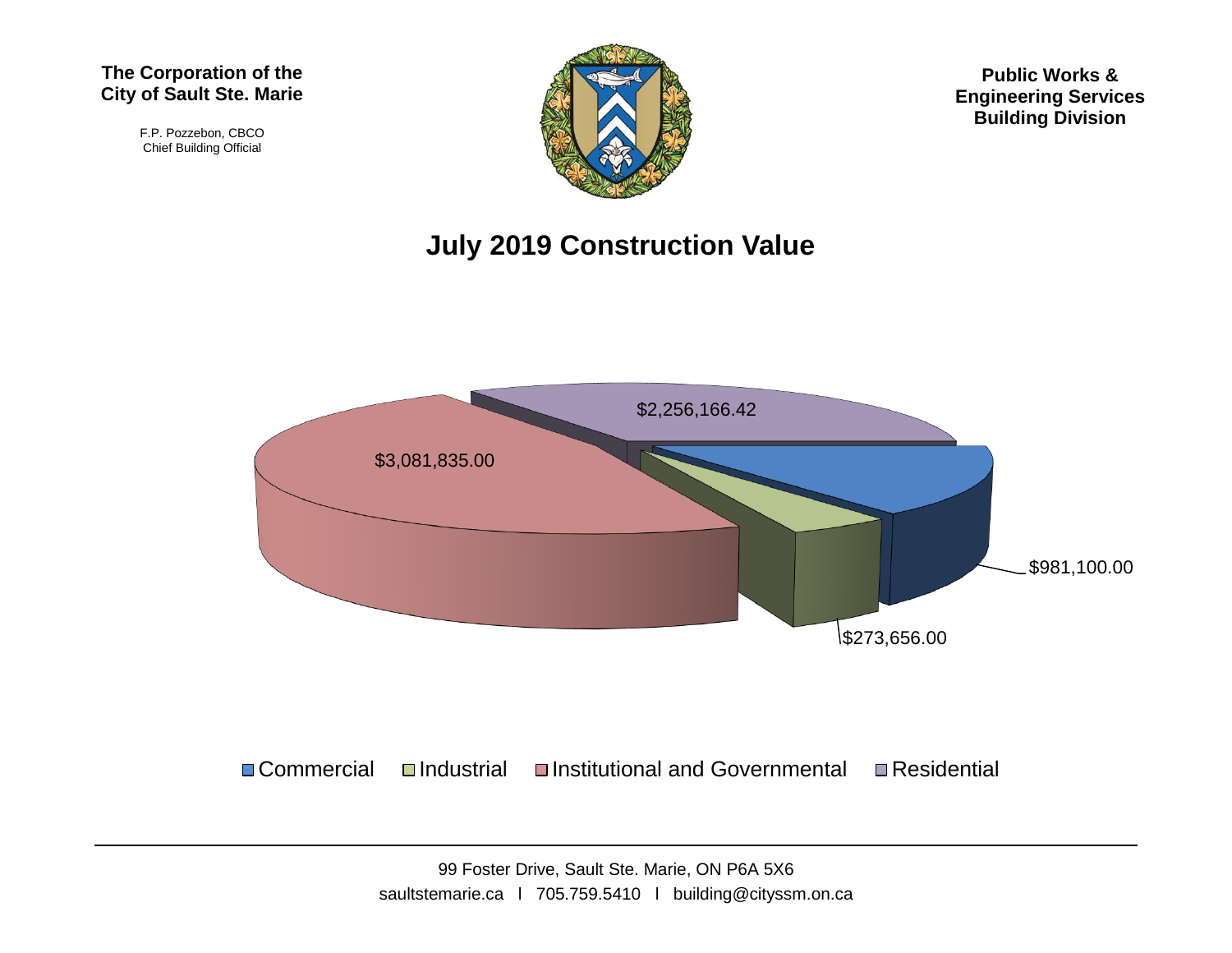

**Tel: (705) 759-5410Fax: (705) 541-7165**

# **BUILDING PERMITS SUMMARY 2019/07/01 to 2019/07/31**

| <b>Building Type</b>                                    |                        | <b>New Construction</b>  |                      |                        | <b>Alterations and Additions</b> |                      | <b>Total</b>           |                          |                      |
|---------------------------------------------------------|------------------------|--------------------------|----------------------|------------------------|----------------------------------|----------------------|------------------------|--------------------------|----------------------|
|                                                         | Num of<br><b>Units</b> | Num of<br><b>Permits</b> | <b>Value of Work</b> | Num of<br><b>Units</b> | Num of<br><b>Permits</b>         | <b>Value of Work</b> | Num of<br><b>Units</b> | Num of<br><b>Permits</b> | <b>Value of Work</b> |
| <b>Commercial</b>                                       |                        |                          |                      |                        |                                  |                      |                        |                          |                      |
| Motel, cabin                                            | $\pmb{0}$              | $\mathbf 0$              | \$0.00               | $\mathbf 0$            | 1                                | \$17,000.00          | $\pmb{0}$              | 1                        | \$17,000.00          |
| Office building                                         | $\mathbf 0$            | 0                        | \$0.00               | $\mathbf 0$            | 4                                | \$202,900.00         | $\mathbf 0$            | 4                        | \$202,900.00         |
| Office complex                                          | $\pmb{0}$              | 0                        | \$0.00               | $\pmb{0}$              | 1                                | \$10,000.00          | 0                      | 1                        | \$10,000.00          |
| Outdoor recreational<br>building                        | $\mathbf 0$            | 1                        | \$1,000.00           | $\mathbf 0$            | $\mathbf 0$                      | \$0.00               | $\mathbf 0$            | 1                        | \$1,000.00           |
| Restaurant                                              | $\mathbf 0$            | $\mathbf 0$              | \$0.00               | 0                      | 3                                | \$560,200.00         | 0                      | 3                        | \$560,200.00         |
| Retail complex                                          | $\mathbf 0$            | $\mathbf 0$              | \$0.00               | 0                      | 1                                | \$190,000.00         | 0                      | 1                        | \$190,000.00         |
| Total:                                                  | $\mathbf 0$            | 1                        | \$1,000.00           | $\mathbf 0$            | 10                               | \$980,100.00         | $\mathbf 0$            | 11                       | \$981,100.00         |
| <b>Industrial</b>                                       |                        |                          |                      |                        |                                  |                      |                        |                          |                      |
| Maintenance building                                    | 0                      | $\mathbf 0$              | \$0.00               | 0                      | 1                                | \$140,000.00         | 0                      |                          | \$140,000.00         |
| Primary industry<br>building                            | $\mathbf 0$            | 0                        | \$0.00               | $\mathbf 0$            | 1                                | \$100,118.00         | $\mathbf 0$            |                          | \$100,118.00         |
| Storage building                                        | $\mathbf 0$            | $\mathbf 0$              | \$0.00               | $\mathbf 0$            | 1                                | \$33,538.00          | 0                      | 1                        | \$33,538.00          |
| Total:                                                  | $\mathbf 0$            | $\mathbf 0$              | \$0.00               | $\mathbf 0$            | 3                                | \$273,656.00         | $\mathbf 0$            | 3                        | \$273,656.00         |
| <b>Institutional and Governmental</b>                   |                        |                          |                      |                        |                                  |                      |                        |                          |                      |
| Elementary school,<br>kindergarten                      | $\mathbf{0}$           |                          | \$10,000.00          | 0                      | $\overline{2}$                   | \$2,605,000.00       | 0                      | 3                        | \$2,615,000.00       |
| Library, museum, art<br>gallery, aquarium,<br>botanical | $\mathbf 0$            | $\mathbf 0$              | \$0.00               | $\mathbf 0$            | $\overline{2}$                   | \$286,835.00         | $\mathbf 0$            | $\overline{2}$           | \$286,835.00         |
| Post-secondary<br>institution                           | $\pmb{0}$              | $\mathbf 0$              | \$0.00               | 0                      | $\overline{2}$                   | \$180,000.00         | 0                      | $\overline{2}$           | \$180,000.00         |
| <b>Total:</b>                                           | $\mathbf 0$            | 1                        | \$10,000.00          | $\mathbf 0$            | 6                                | \$3,071,835.00       | $\mathbf 0$            | $\overline{7}$           | \$3,081,835.00       |
| <b>Residential</b>                                      |                        |                          |                      |                        |                                  |                      |                        |                          |                      |
| Apartment                                               | $\pmb{0}$              | $\mathbf 0$              | \$0.00               | $\mathbf 0$            | $\boldsymbol{9}$                 | \$80,237.01          | 0                      | 9                        | \$80,237.01          |
| Single House                                            | $\overline{2}$         | $\overline{2}$           | \$475,000.00         | $\mathbf 0$            | 171                              | \$1,700,929.41       | $\overline{2}$         | 173                      | \$2,175,929.41       |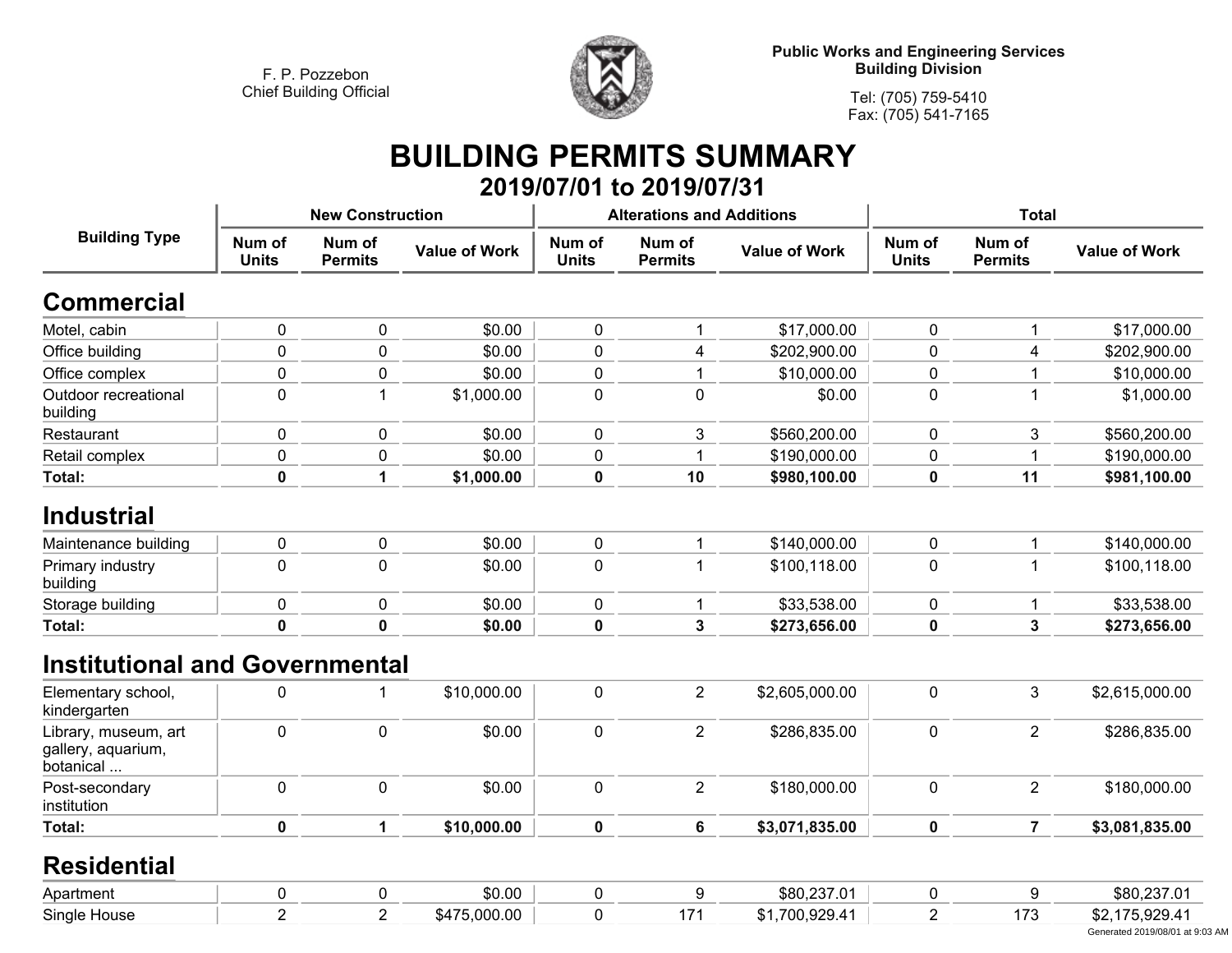| Total:              |  | \$475,000.00 | 180 | \$1,781,166.42     | 182 | \$2,256,166.42             |
|---------------------|--|--------------|-----|--------------------|-----|----------------------------|
| <b>Grand Total:</b> |  | 486,000.00   | 199 | ,106,757.42<br>\$6 | 203 | SG 592 757<br>$\mathbf{A}$ |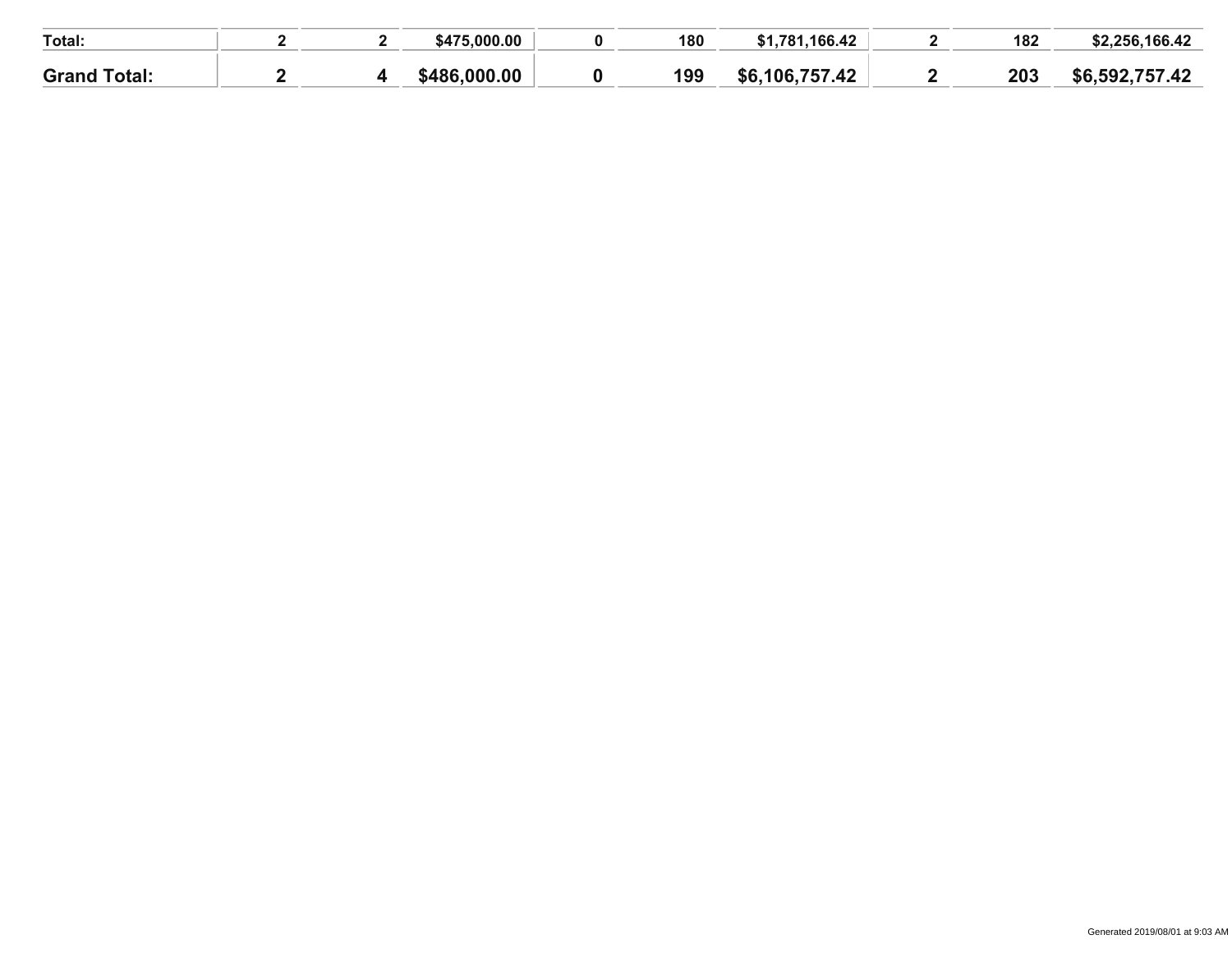

**Public Works and Engineering Services Building Division**

**Tel: (705) 759-5410Fax: (705) 541-7165**

# **DEMOLITION PERMITS SUMMARY 2019/07/01 to 2019/07/31**

| <b>Building Type</b>                                    | <b>New Construction</b> |                          |                         |                        | <b>Alterations and Additions</b> |                      | <b>Total</b>           |                          |                      |
|---------------------------------------------------------|-------------------------|--------------------------|-------------------------|------------------------|----------------------------------|----------------------|------------------------|--------------------------|----------------------|
|                                                         | Num of<br><b>Units</b>  | Num of<br><b>Permits</b> | Value of<br><b>Work</b> | Num of<br><b>Units</b> | Num of<br><b>Permits</b>         | <b>Value of Work</b> | Num of<br><b>Units</b> | Num of<br><b>Permits</b> | <b>Value of Work</b> |
| <b>Commercial</b>                                       |                         |                          |                         |                        |                                  |                      |                        |                          |                      |
| Motor vehicle show<br>room (new and used)               | $\mathbf 0$             | 0                        | \$0.00                  | 0                      |                                  | \$150,000.00         | 0                      |                          | \$150,000.00         |
| Service station, repair<br>garage and specialty<br>shop | $\mathbf 0$             | 0                        | \$0.00                  | 0                      |                                  | \$20,000.00          | $\mathbf 0$            |                          | \$20,000.00          |
| Total:                                                  | 0                       | $\mathbf{0}$             | \$0.00                  | 0                      | $\overline{2}$                   | \$170,000.00         | 0                      | $\mathbf{2}$             | \$170,000.00         |
| <b>Residential</b>                                      |                         |                          |                         |                        |                                  |                      |                        |                          |                      |
| Single House                                            | 0                       | $\mathbf{0}$             | \$0.00                  | 0                      | 12                               | \$51,900.00          | 0                      | 12                       | \$51,900.00          |
| Total:                                                  | $\bf{0}$                | 0                        | \$0.00                  | 0                      | 12                               | \$51,900.00          | 0                      | 12                       | \$51,900.00          |
| <b>Grand Total:</b>                                     | 0                       | 0                        | \$0.00                  | 0                      | 14                               | \$221,900.00         | $\bf{0}$               | 14                       | \$221,900.00         |